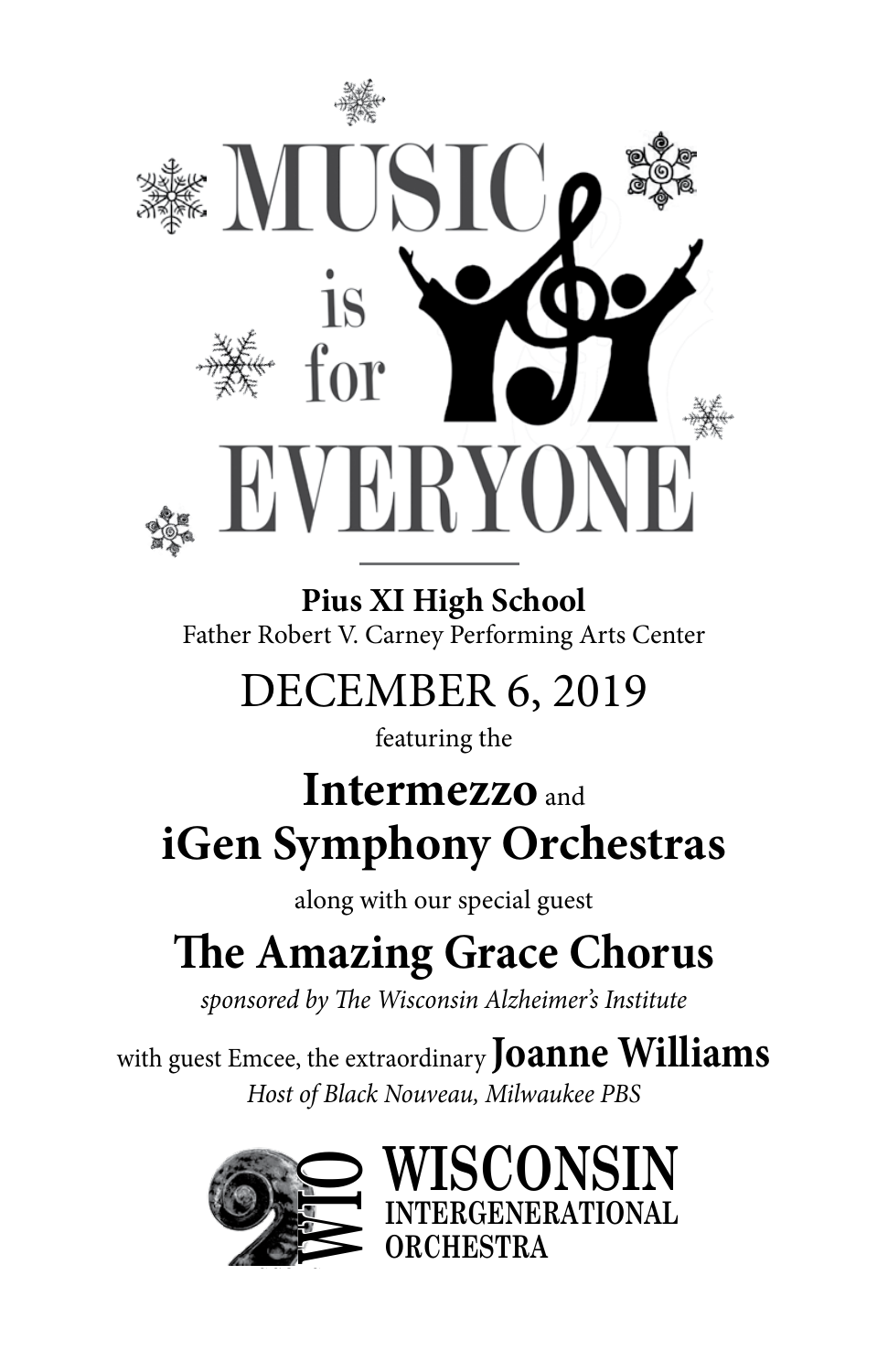# **Good Evening and Welcome**

# *Music Is For Everyone.*

Music has appeal for every human being, of any age, in every culture. We are drawn to music as young children and connect with it over and over again throughout our lives. It is like a thread that ties our past to our present. Our individual musical threads become intertwined to surround us and bring us together.

Like most people, my own "thread" can be traced back to my childhood, where I was exposed to a rich supply of nursery rhymes, singing games, school sing-alongs, and even commercial jingles. My formal life in music started when I took up the oboe and played in the elementary school band. Since then, music and I have been inseparable, and in fact, in my professional career, I worked as a music therapist and music educator for children with special needs. I enjoy a wide variety of musical styles, and consider myself fortunate to be able to continue to actively participate as a performer and consumer of music.

Tonight's concert blends instruments and voices in a celebration of the power of music to unite, to connect, to communicate. There is value and meaning in music, whether we take a role as a performer or audience member. Music entertains us and gives us an outlet for self-expression, but it also touches our inner selves and energizes our spirits.

Thank you for supporting us and sharing this music with us tonight. *Music Is For Everyone!*

**Faith Johnson**- *Principal Oboe*



**WIO Artistic Staff** Anne Marie Peterson - *Artistic Director*; Ben Leon - *Music Director*; Siew-Eng Goh - *Senior Music Consultant*;

Kristen Tan - *Concertmaster*; Tom Spitz - *String Specialist/Principal 2nd violin*; Sarah Oftedahl - *Principal Viola*; Roberta Mallmann - *Principal Cello*; Josh Kimball - *Principal Double Bass*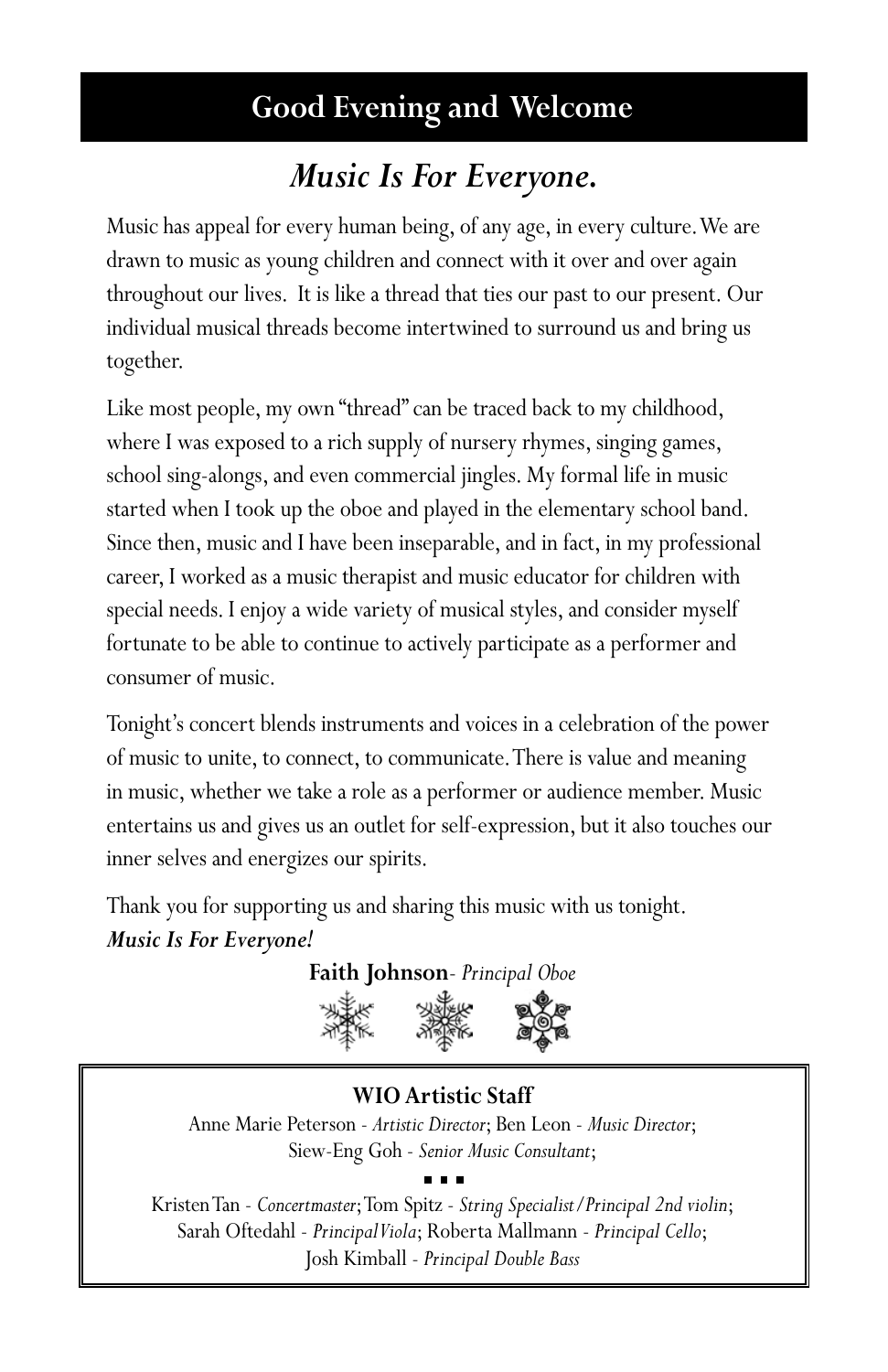# **Program**

#### **WIO INTERMEZZO ORCHESTRA**

*Benjamin Leon, Director*

| Violin Solos: Dimitrios Ziogas, Addison Wood, Joseph VanCleve & Lilli Graesling |  |
|---------------------------------------------------------------------------------|--|

| Double Eagle Polka |  | J. F. Wagner - arr. Merle Isaac |  |
|--------------------|--|---------------------------------|--|
|--------------------|--|---------------------------------|--|

#### **WIO iGEN SYMPHONY ORCHESTRA**

*Anne Marie Peterson, Director*

| Allegro, Tempo di Minuetto, Allegro moderato | arr. Philip Gordon  |
|----------------------------------------------|---------------------|
|                                              |                     |
|                                              | arr. Merle I. Isaac |

 *March of the Nutcracker, Trepak, Dance of the Sugar Plum Fairy, Waltz of the Flowers Evan Szymkowski, Guest Artist* 

**In the Company of Angels** . . **William Hofeldt** *Joshua Kimball, Guest Conductor*

**Sleigh Ride** . . **Leroy Anderson**

#### **THE AMAZING GRACE CHORUS**

*Maurice Cotton*-Conductor, Music Director, Musician; *Vanta Jones*-Conductor, Music Director; *Arlene Skwierawski*-Conductor, Music Educator, Musician; *Kevin C. Williams*-Conductor, Music Director & Educator; *Dee Butler*-Guest Conductor; *Joe Nathaniel, Jr.*-Conductor, Music Director, Community Advisor; *Jeff Clair*-Percussionist

| "Twas the Night Before Christmas" read by Joanne Pier            |
|------------------------------------------------------------------|
| Christmas Time is Here  Vince Guaraldi & Lee Mendelson           |
| arr. Maurice Cotton                                              |
| arr. Edward Shippen Barnes                                       |
| The Most Wonderful Time of the Year Edward Pola & George Wyle    |
| What Christmas Means to Me Anna Gaye, George Gordy & Allen Story |
|                                                                  |
| arr. Maurice Cotton                                              |
| Soloist: Janet Mays                                              |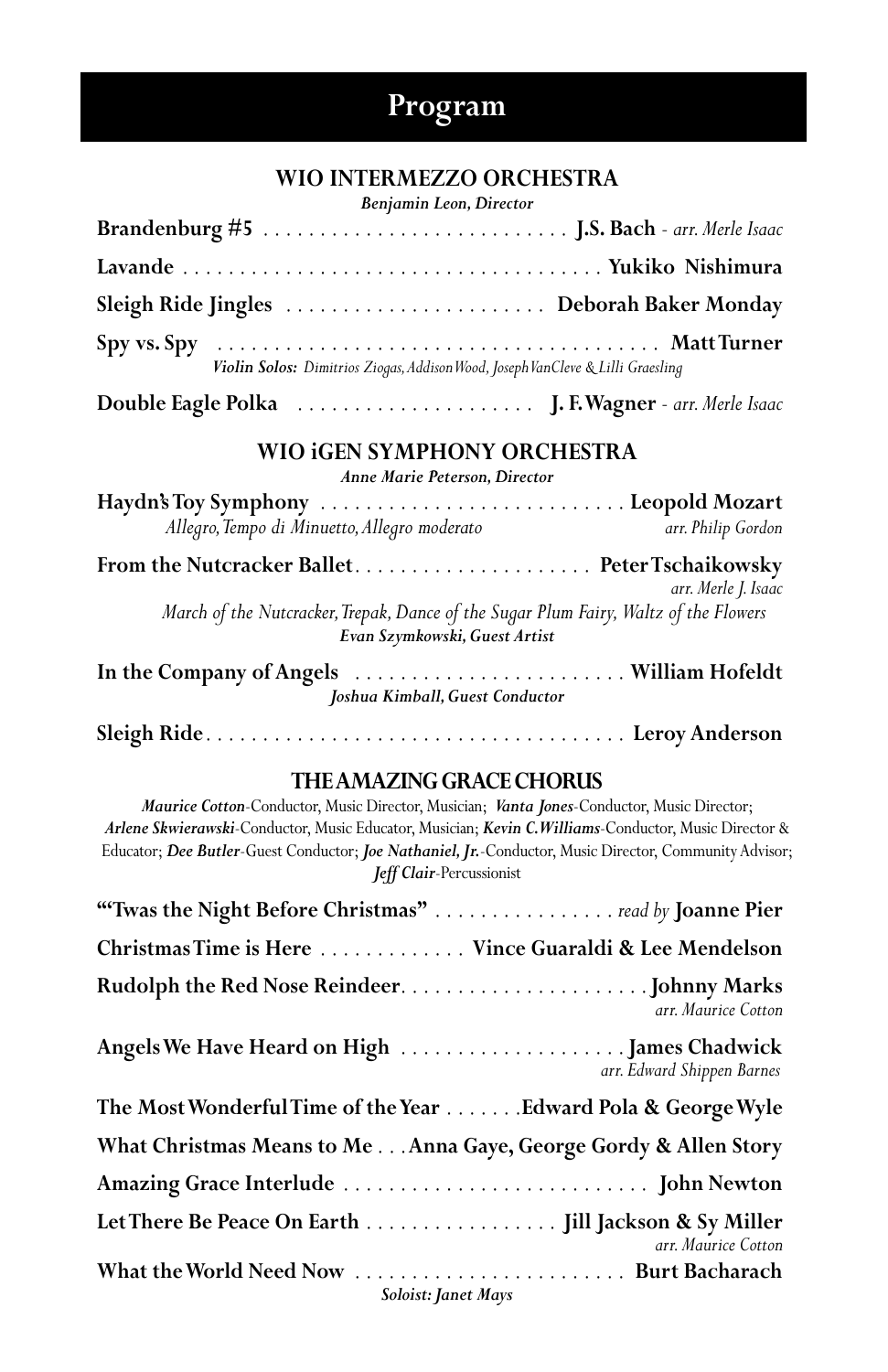### **WIO INTERMEZZO STRINGS**

*Benjamin Leon - Director*

#### **Violins**

Lilli Graesing Rita Kroll Joseph VanCleve Addison Wood Aristotelis Ziogas Dimitrios Ziogas

#### **Violoncello**

Gavin Koplin Josephine Nolan Breanna Rollmann

#### **Viola**

Ruby McCumber Carlin Nolan Nina Oftedahl Sophie Wondrachek

#### **Bass**

Sophia Brunner-Czys Hunter Heinzen Anthony Studer

# **WIO iGEN SYMPHONY ORCHESTRA**

*Anne Marie Peterson - Director*

#### **Violin 1**

Diane Augustine Angela Beltrame Therese Biener Rachel Breining Yanzi Jiang Scott Hestekin Caroline Klinker Kelly Liu Kristen Tan ◆ Hilary Toft

#### **Violin 2**

Astrid Browning Siew-Eng Goh \*+ Molly Kane Lauri Kiely + Andy Laird Alex Ng + Barbara Pforr + Thomas Spitz  $*+$ Gail Waring William Zhao

#### **Viola**

Laurie Basile Casey Klepp + Stacy Laird Sarah Oftedahl  $*+$ 

#### **Violoncello**

Alyssa Beltrame Meghan Conley Susan Halquist Carol Julin + Roberta Mallmann  $*$  + Julie Nolan Stacy Yang

#### **Double Bass**

Joshua Kimball  $*+$ Bill Petterson

#### **Flute**

Pat Almon Sue Stachelski **❖**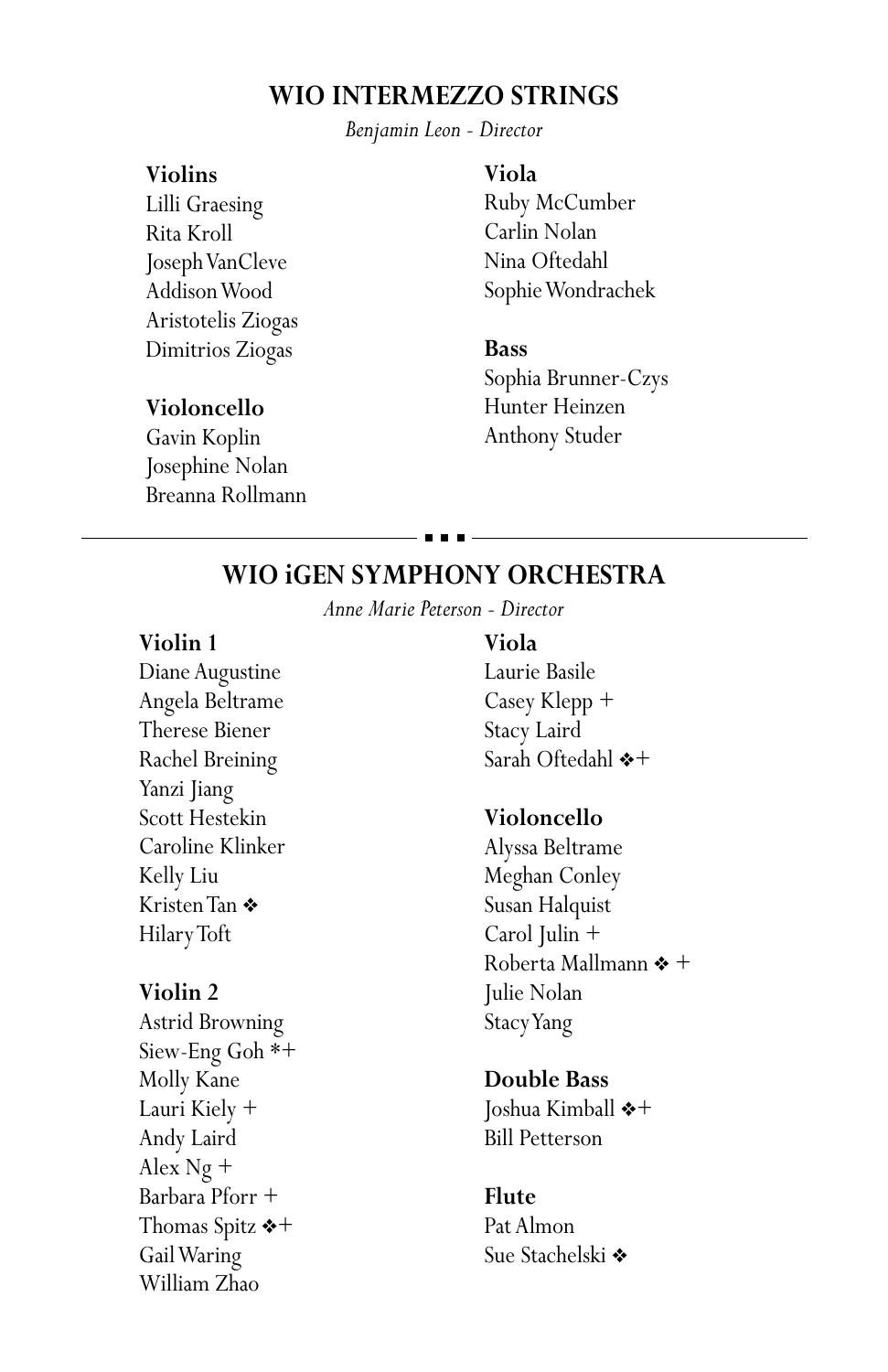# **WIO iGEN SYMPHONY ORCHESTRA**

*Continued*

**Clarinet**

Mary Jirovec ❖ Tracy Oles

**Oboe** Eric Fisher Faith Johnson \*

**Bassoon** Annette Abrahamson Lisa Weiss-Cornelius ◆

### **French Horn** Geoff Trotier  $\clubsuit$

Tim Trotier

**Trumpet** Bob Syverson ❖ Michael James

# **Trombone**

Glen Lunde  $\clubsuit$ Spencer Mayhew **Timpani** Mikael Hagerstrand

**Percussion** Jeff Clair h Susan Heartt Benjamin Leon

**Keyboard** Susan Heartt

**Attendance Secretary** Tammy Kane

**Administrative Assistant** Jacquelyn Dufoor

v *Principal \* Senior Music Consultant* + *Assisting Intermezzo Orchestra* h *Guest Artist*



**WIO welcomes our first Board of Directors** Jian Sun, Dr. Matt Gibson, Christine Harris, Gail Waring, Angela Rhee, Laurie Basile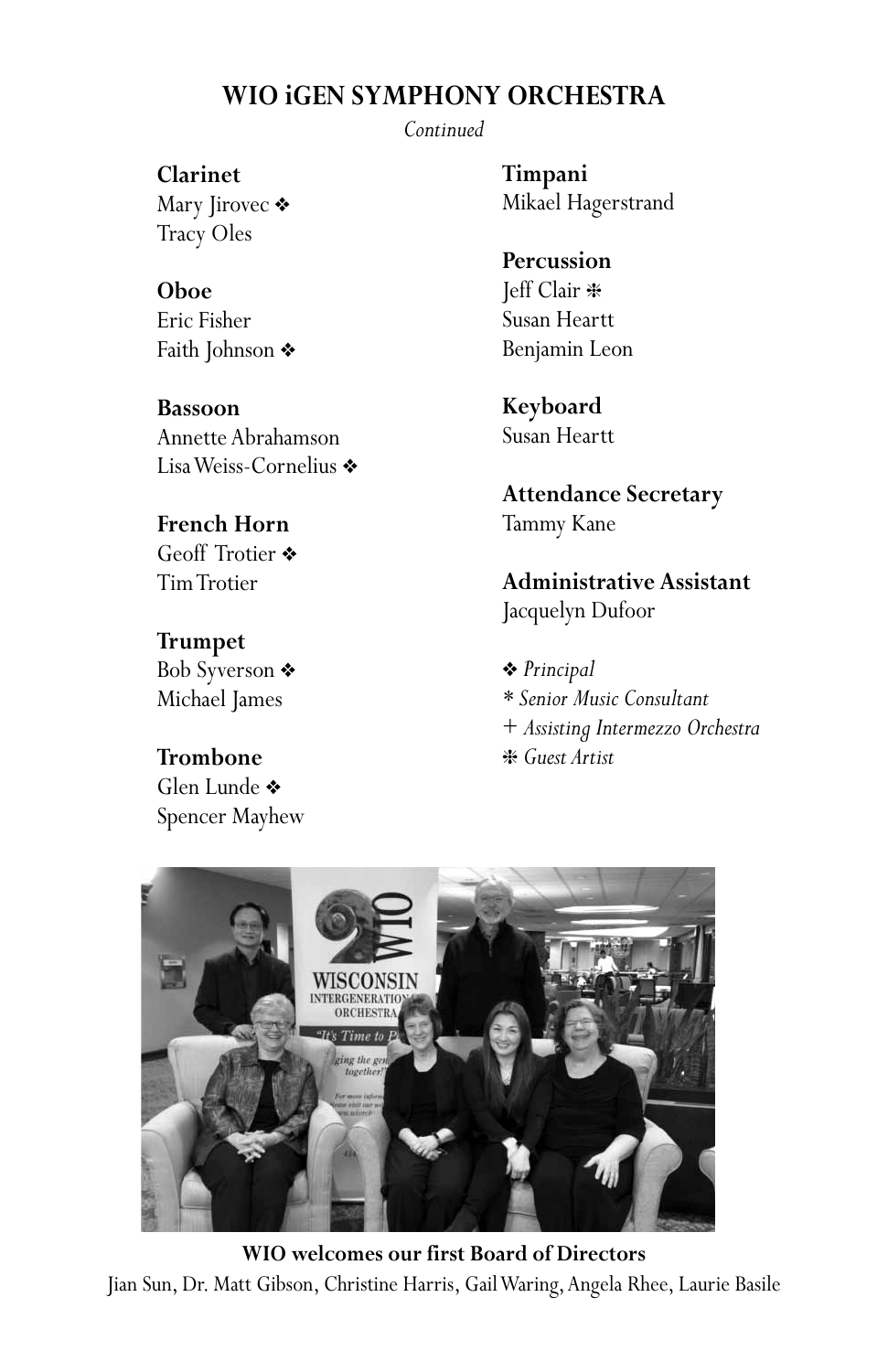# **About this evening's guest conductor . . .**

**Josh Kimball** is the director of orchestras at Eisenhower High School in New Berlin. Josh has been an educator for 10 years in three different states. In addition to teaching and performing, Josh enjoys playing card games, watching sports, and traveling. In the summer Josh teaches at Blue Lake Fine Arts Camp in Michigan and relaxes as much as possible. Josh has really enjoyed the opportunity to conduct the Wisconsin Intergenerational Orchestra and hopes that you enjoy the beautiful "In the Company of Angels".



## **About tonights guest artist . . .**

**Evan Szymkowski** is a senior at UW-Milwaukee studying Theatre and is thrilled to be collaborating with the Wisconsin Intergenerational Orchestra this Holiday season. He has been a performing artist all his life, and is more than enthusiastic about having a space to continue expressing his talents. Evan would like to thank his Mom and Aunties for their continual support and love as he prepares to graduate and move into the next phase of his life!

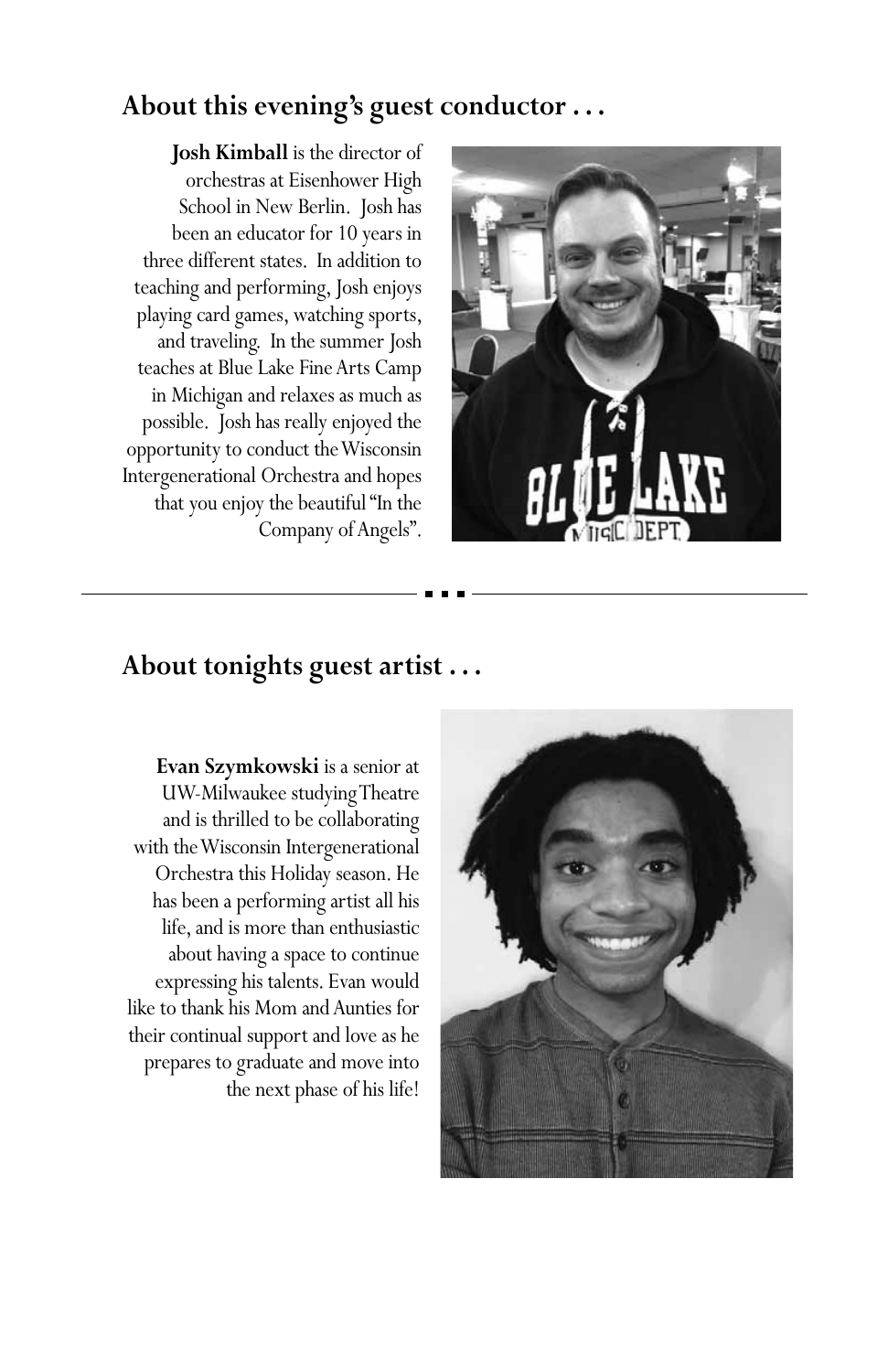# **THE AMAZING GRACE CHORUS**

Mark Barr Sonya Hogans Charles Cannon Pearl Cannon Dona Claiborne Janice Fowlkes DeLois Johnson Barbara Johnson Dan Johnson Elaine Lindstrom Joanne Johnson Janet Mays

Steve Mays Bob McGlinn Ella McKinley James McKinley Donna Nathaniel Kathy Peetz Terry Peetz Karen Nelms Dixie Nichols Grace Pearson Bill Pier Joanne Pier

Wallace Phillips Jimmie Qualls Kim Ramsey Rosemary Reynolds Denise Weaver

## **The Amazing Grace Chorus thanks –**

The Bader Philanthropies, Inc.; Principal Barry Applewhite-Milwaukee Marshall High School & MMHS Staff and Maintenance; Gina Green-Harris-MBA Director, WAI Regional Milwaukee Office; Stephanie Houston-MBA Senior Outreach Specialist/Chorus Manager; Naveena Jaspal- Wisconsin Alzheimer's Institute; Emily Kumlien-UW Health Marketing & Public Affairs; Milwaukee PBS and Joanne Williams; Karen McElwee-Volunteer

### **WIO is grateful to the following individuals and families –**

The Basile Family, Pat Bujard and Judy Payne, the Goh Family, Susan Haertel, Christine Harris and June Kriviskey, Ed Hashek and John Jors, Scott Hestekin, the Kane Family, Nicole Kalupa, Michael and Stephanie Koplin, Jennifer Langfeld-Jeffrey, Dr. Carol Mullen, the Nolan Family, Dr. Jude Rathburn and Jo Biddle, the Rhee Family, Resident Council of Tudor Oaks, Marilee Rockley, Shirl Schwarten, the Sun Family, Diane Weber, Stacy Yang and our wonderful members.

# **WIO thanks these generous organizations for their ongoing support –**

The Wisconsin International Academy • Pius XI Catholic High School • 2B Graphic, LLC • Milwaukee Youth Symphony Orchestra • Plattville High School Orchestra • Forever Friends and San Camillo

Your support is *INSTRUMENTAL* to the success of WIO!